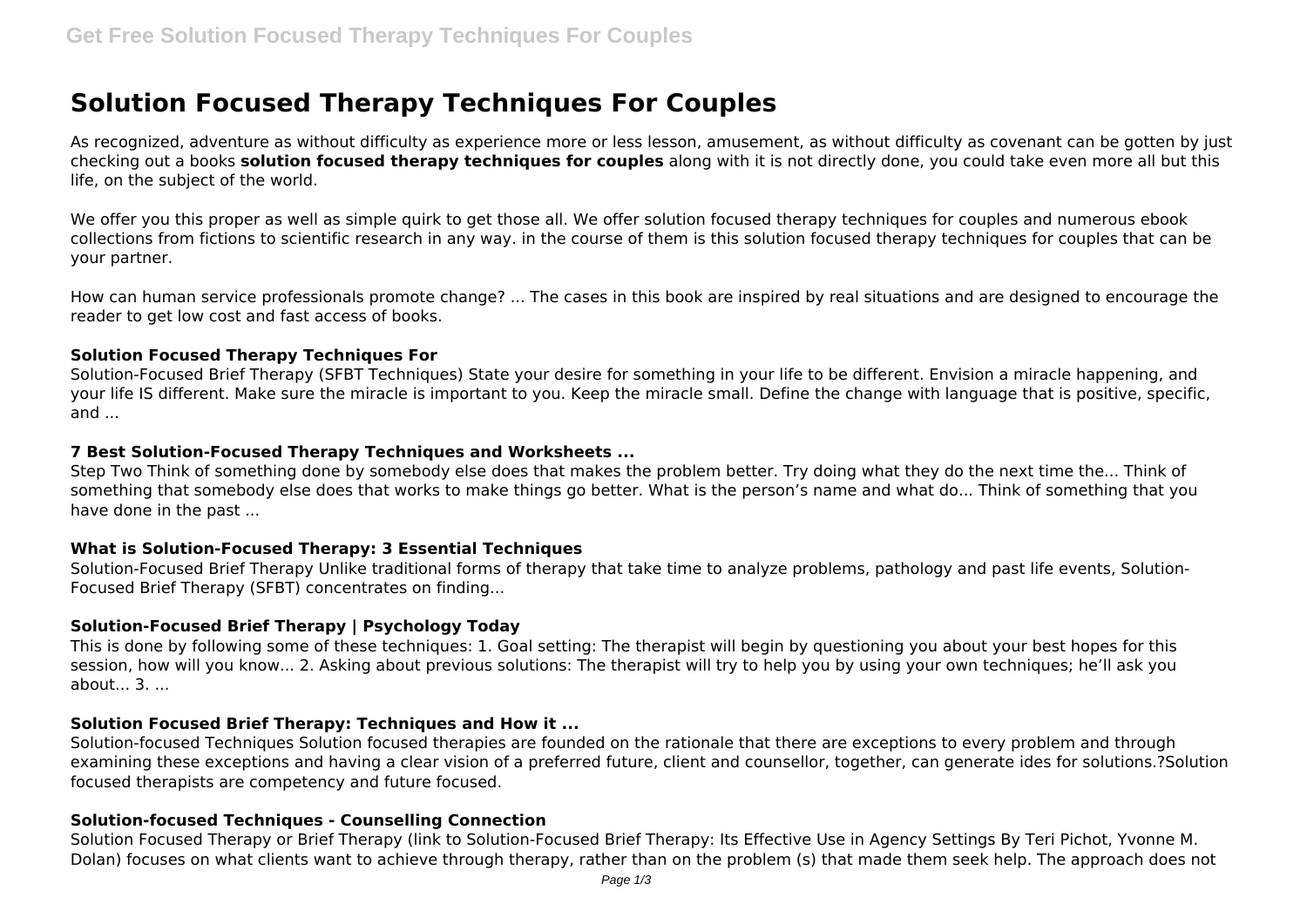focus on the past, but instead focuses on the present and future.

# **Solution Focused - Basic Counseling Skills**

SFBT focuses on finding solutions and attends only minimally to defining or understanding presenting problems. It is typically very brief—in the order of three to five sessions. The questioning style explores the client's preferred futures (goals) in the context of the client's current resources and behaviors.

# **Solution Focused Brief Therapy (SFBT) Worksheets ...**

Solution-Focused Brief Therapy (SFBT) Solution-focused brief therapy (SFBT) places focus on a person's present and future circumstances and goals rather than past experiences. In this goal-oriented...

# **Solution–Focused Brief Therapy Overview, Solution–Focused ...**

The basic tenets that inform Solution-Focused Brief Therapy are as follows: • It is based on solution-building rather than problem-solving. • The therapeutic focus should be on the client's desired future rather than on past problems or current conflicts. • Clients are encouraged to increase the frequency of current useful behaviors.

#### **Solution Focused Therapy**

Solution-Focused Brief Therapy (SFBT) is a short-term goal-focused evidence-based therapeutic approach which helps clients change by constructing solutions rather than dwelling on problems. In the most basic sense, SFBT is a hope friendly, positive emotion eliciting, future-oriented vehicle for formulating, motivating, achieving, and sustaining desired behavioral change.

# **What is Solution-Focused Theraphy · Institute for Solution ...**

The Institute for Solution-Focused Therapy is committed to providing outstanding training in the growing field of Solution-Focused Brief Therapy. Over the years we have offered training to thousands of therapists, educators, and business people all over the world, and have provided counseling and therapy for a wide array of presenting problems.

# **The Institute for Solution-Focused Therapy | Anne Lutz, M.D.**

Solution-focused brief counseling (SFBT) focuses on the current and future conditions and goals of an individual rather than past experiences. During this goal-oriented treatment, the symptoms or problems that require a person to be treated are typically not addressed.

# **Solution Focused Therapy Interventions (A List)**

Solution-focused therapy - also known as solution-focused brief therapy or brief therapy - is an approach to psychotherapy based on solutionbuilding rather than problem-solving. Although it acknowledges present problems and past causes, it predominantly explores an individual's current resources and future hopes.

# **Solution-focused therapy - Counselling Directory**

Solution focused therapy works by helping the patient identify and develop the skills needed to create change. Think of the therapist as a guide, who helps the patient uncover skills they already internally possess. By bringing these abilities to light, solution focused therapy empowers patients to create step-by-step solutions to their problems.